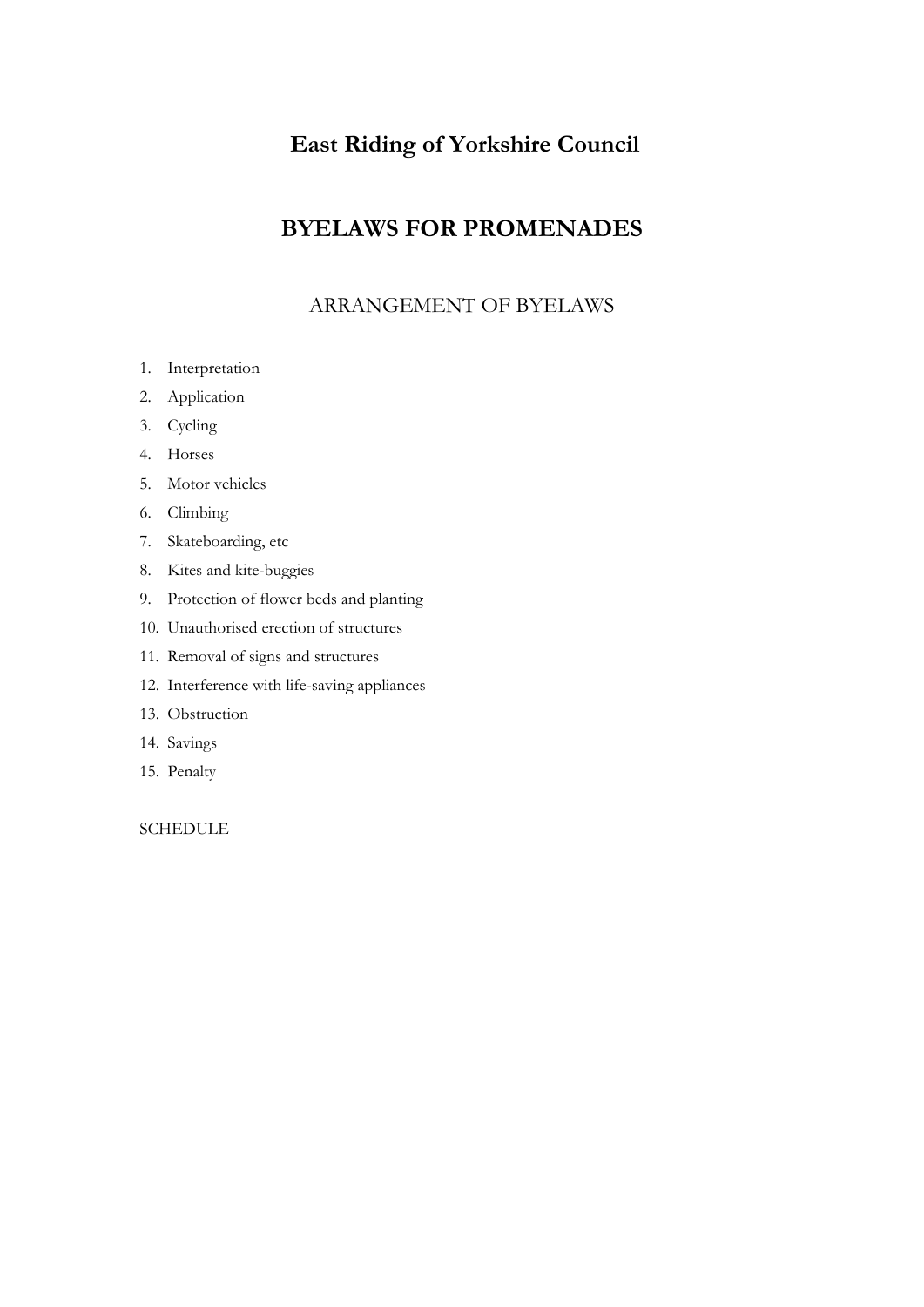Byelaws made under section 83 of the Public Health Acts Amendment Act 1907 by East Riding of Yorkshire Council for the prevention of danger, obstruction, or annoyance to persons using the esplanades or promenades.

# **General interpretation**

1. In these byelaws:

"the Council" means East Riding of Yorkshire Council;

"designated" in relation to a route or area means set aside for a specified purpose, the route or area and the purpose to be indicated by notices placed in a conspicuous position;

"invalid carriage" means a vehicle, whether mechanically propelled or not,

- (a) the unladen weight of which does not exceed 150 kilograms,
- (b) the width of which does not exceed 0.85 metres, and

 which has been constructed or adapted for use for the carriage of a person suffering from a disability, and used solely by such a person;

"promenade" means each of the esplanades and promenades described in the Schedule to these byelaws;

"motor vehicle" means a mechanically propelled vehicle other than an invalid carriage;

"trailer" means a vehicle drawn by a motor vehicle;

"self-propelled vehicle" means a vehicle other than a cycle, invalid carriage or pram which is propelled by the weight or force of one or more persons skating, sliding or riding on the vehicle or by one or more other persons pulling or pushing the vehicle.

# **Application**

2. These byelaws apply to the promenades and esplanades listed in the Schedule.

# **Cycling**

3. No person shall without reasonable excuse ride a cycle on the promenade except on a designated route for cycles.

# **Horses**

- 4. (a) No person shall ride or lead any horse on the promenade except on a designated route for horses;
	- (b) Where horses are permitted by virtue of byelaw 4(a), no person shall ride or lead a horse in such a manner as to cause danger to any other person.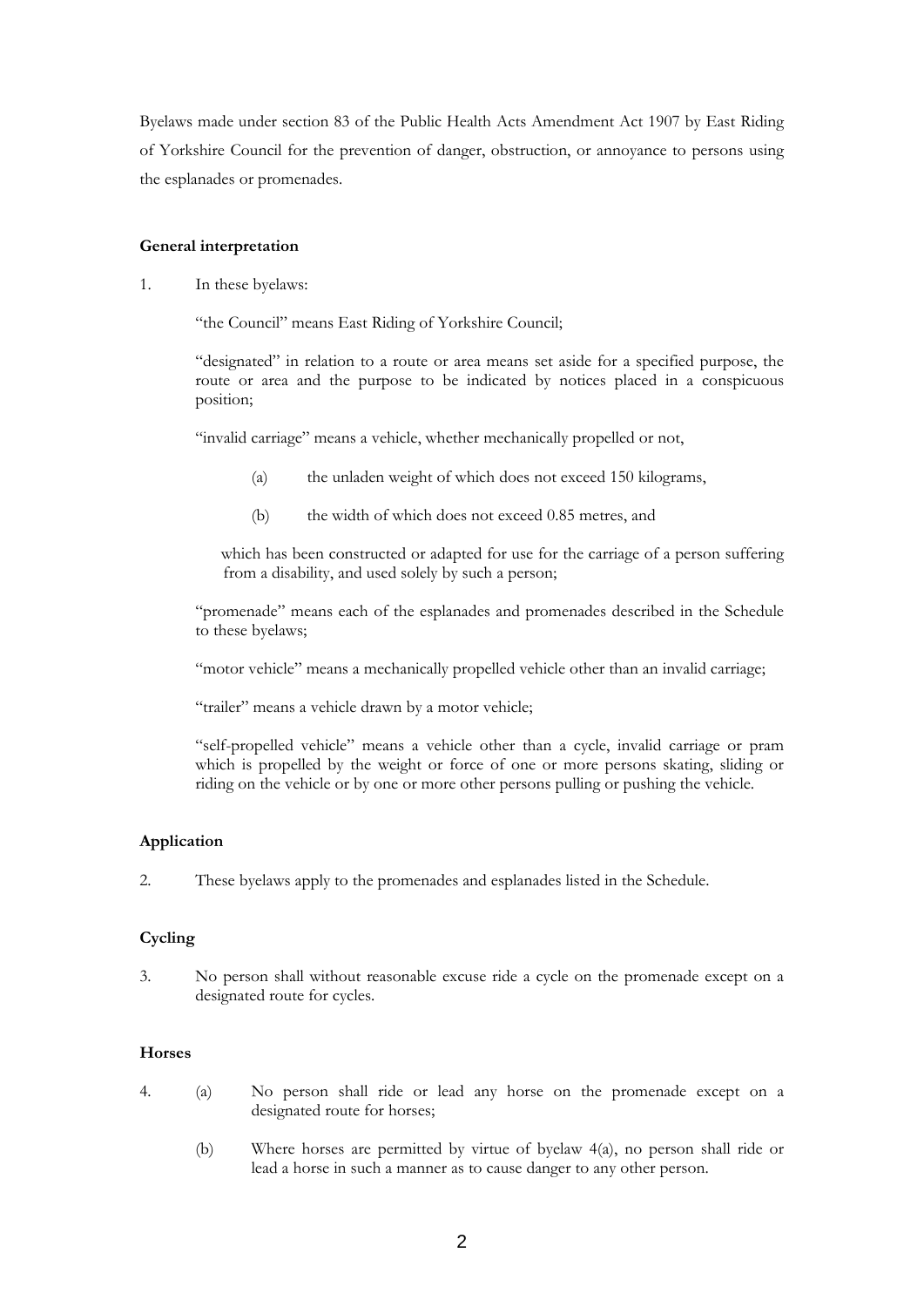### **Motor vehicles**

- 5. No person shall without reasonable excuse drive or bring a motor vehicle or trailer onto the promenade except —
	- (a) on any part of the promenade where there is a right of way for that class of vehicle; or
	- (b) for the purposes of direct access to any slipway set aside by the Council for the launching or recovery of any boat or vessel.

### **Climbing**

6. No person shall without reasonable excuse, climb any wall or fence, or any tree, barrier, railing, post or structure.

#### **Skateboarding, etc.**

7. No person shall skate, slide or ride on rollers, skateboards or other self-propelled vehicles on the promenade.

#### **Kites and kite-buggies**

8. No person shall on the promenade fly any kite or ride or drive any vehicle powered by a kite.

#### **Protection of flower beds and planting**

- 9. No person shall walk on or ride over—
	- (a) any flower bed, shrub or plant;
	- (b) any ground in the course of preparation as a flower bed or for the growth of any tree, shrub or plant; or
	- (c) any area of the promenade set aside by the Council for the renovation of turf or for other landscaping purposes and indicated by a notice conspicuously displayed.

#### **Unauthorised erection of structures**

10. No person shall without the consent of the Council erect any barrier, post, ride or swing, building or any other structure on the promenade.

#### **Removal of signs and structures**

11. No person shall, without reasonable excuse, remove from or displace any barrier, post or seat or any part of any structure or ornament or any notice or flag displayed by or on behalf of the Council or any other competent authority on the promenade.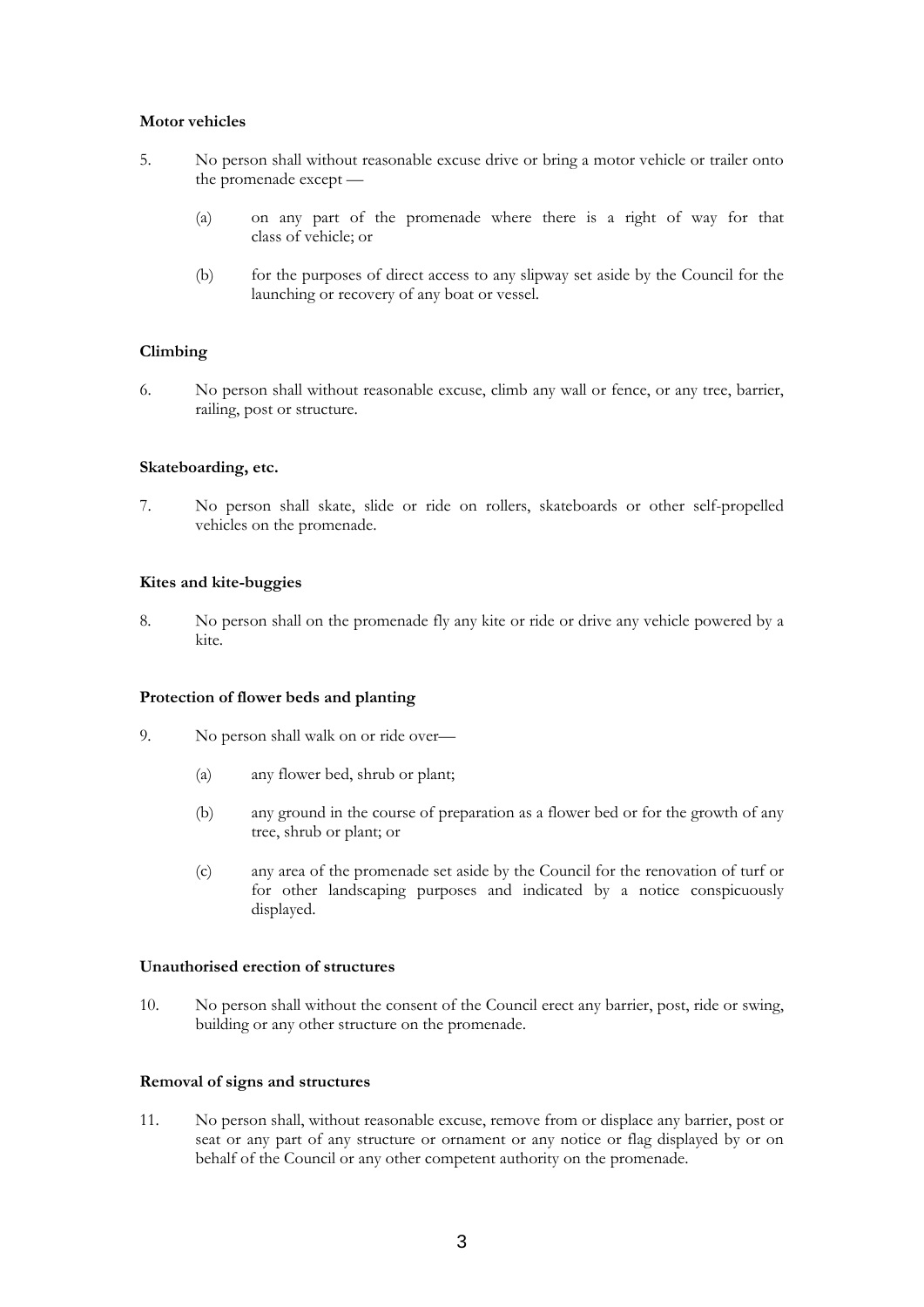#### **Interference with Life-saving Appliances**

12. No person shall, except in case of emergency, remove from or displace any life-saving appliance provided by or on behalf of the Council or other competent authority on the promenade.

### **Obstruction**

- 13. No person shall on the promenade—
	- (a) obstruct any officer of the Council in the proper execution of his duties;
	- (b) obstruct any person carrying out an act which is necessary to the proper execution of a contract with the Council.

### **Savings**

14. It shall not be an offence under these byelaws for an officer of the Council to do anything necessary to the proper execution of his duty or for any person acting in accordance with a contract with the Council to do anything necessary to the proper execution of that contract.

### **Penalty**

15. Every person who shall offend against any of these byelaws shall be liable on summary conviction to a fine not exceeding level 2 on the standard scale.

### **SCHEDULE**

The promenades and esplanades referred to in byelaw 2 are as follows:-

- 1. Bridlington North Promenade, Bridlington (Map A)
- 2. Bridlington South Promenade, Bridlington (Map B)
- 3. Hornsea Promenade, Hornsea (Map C)
- 4. Withernsea Promenade, Withernsea (Map D)
- 5. Hessle Promenade, Hessle (Map E)

GIVEN under the Common Seal of the East Riding of Yorkshire Council this day of

2009